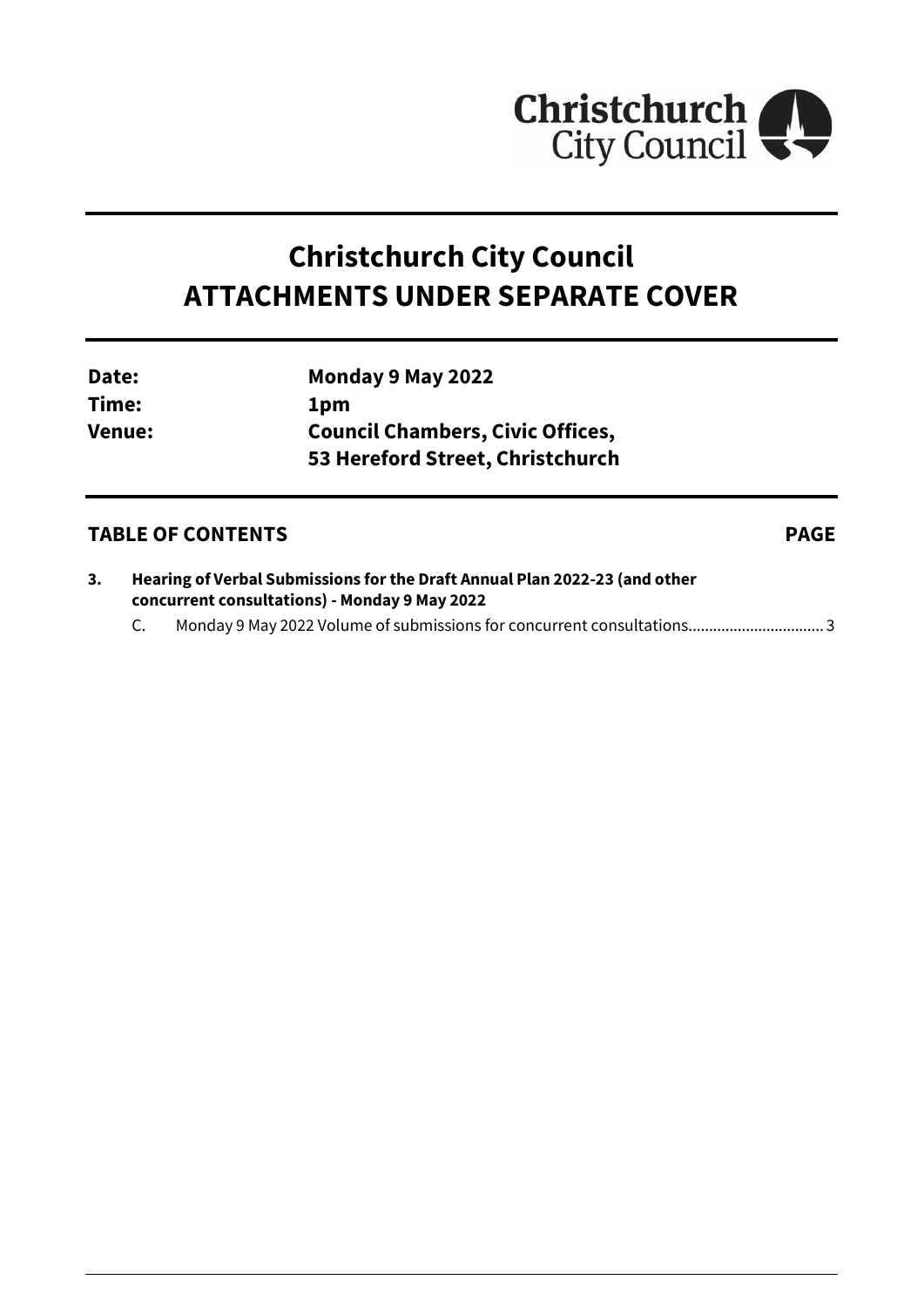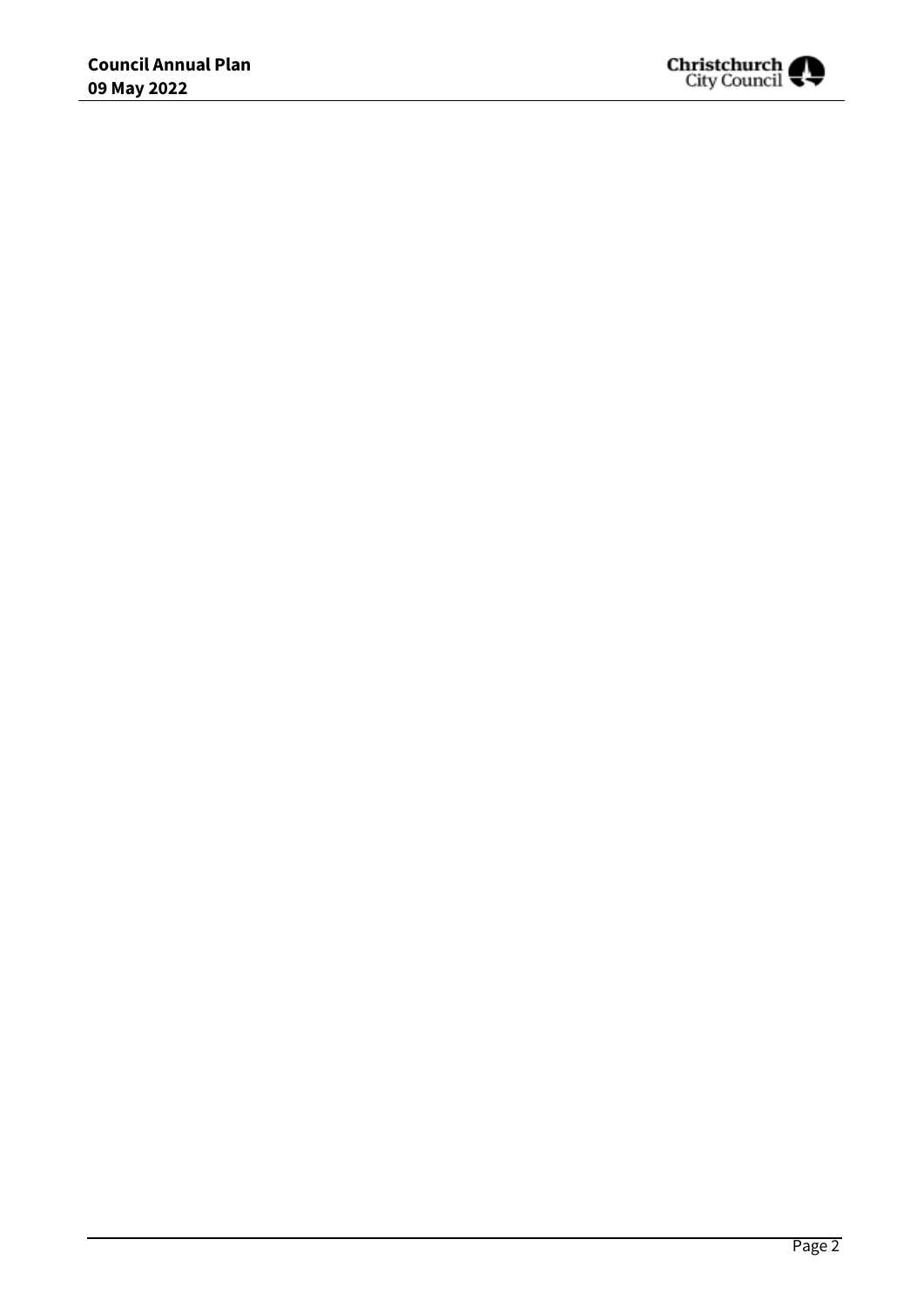<span id="page-2-0"></span>

| Submission<br>ID | What do you think about the<br>proposal to introduce a City<br>Vacant differential of 4 for<br>central city land with no active or<br>consented use?                                                                                                                                                                                                                                                                   | What do you think about the<br>proposal to introduce a new<br>rates remission for land kept in<br>an improved and maintained<br>state? | Where else do you think this<br>could be applied and why? | Do you think that the Council<br>should investigate options for<br>increasing rates on derelict<br>central city buildings, to ensure<br>they contribute fairly to overall<br>rates and to encourage them to<br>commence repair work? | Name       | Name of organisation | Your role |
|------------------|------------------------------------------------------------------------------------------------------------------------------------------------------------------------------------------------------------------------------------------------------------------------------------------------------------------------------------------------------------------------------------------------------------------------|----------------------------------------------------------------------------------------------------------------------------------------|-----------------------------------------------------------|--------------------------------------------------------------------------------------------------------------------------------------------------------------------------------------------------------------------------------------|------------|----------------------|-----------|
| 45984            | I support the proposed targeted<br>rating for vacant land in the<br>central city as an incentive for<br>landowners to keep their<br>properties tidy. Some are very run<br>down and neglected. Perhaps<br>these landowners could be<br>encouraged to work with Life in<br>Vacant Spaces and other short<br>term initiatives to bring life and<br>vitality into the central city while<br>the rebuild is still underway. |                                                                                                                                        |                                                           |                                                                                                                                                                                                                                      | Marie Gray |                      |           |

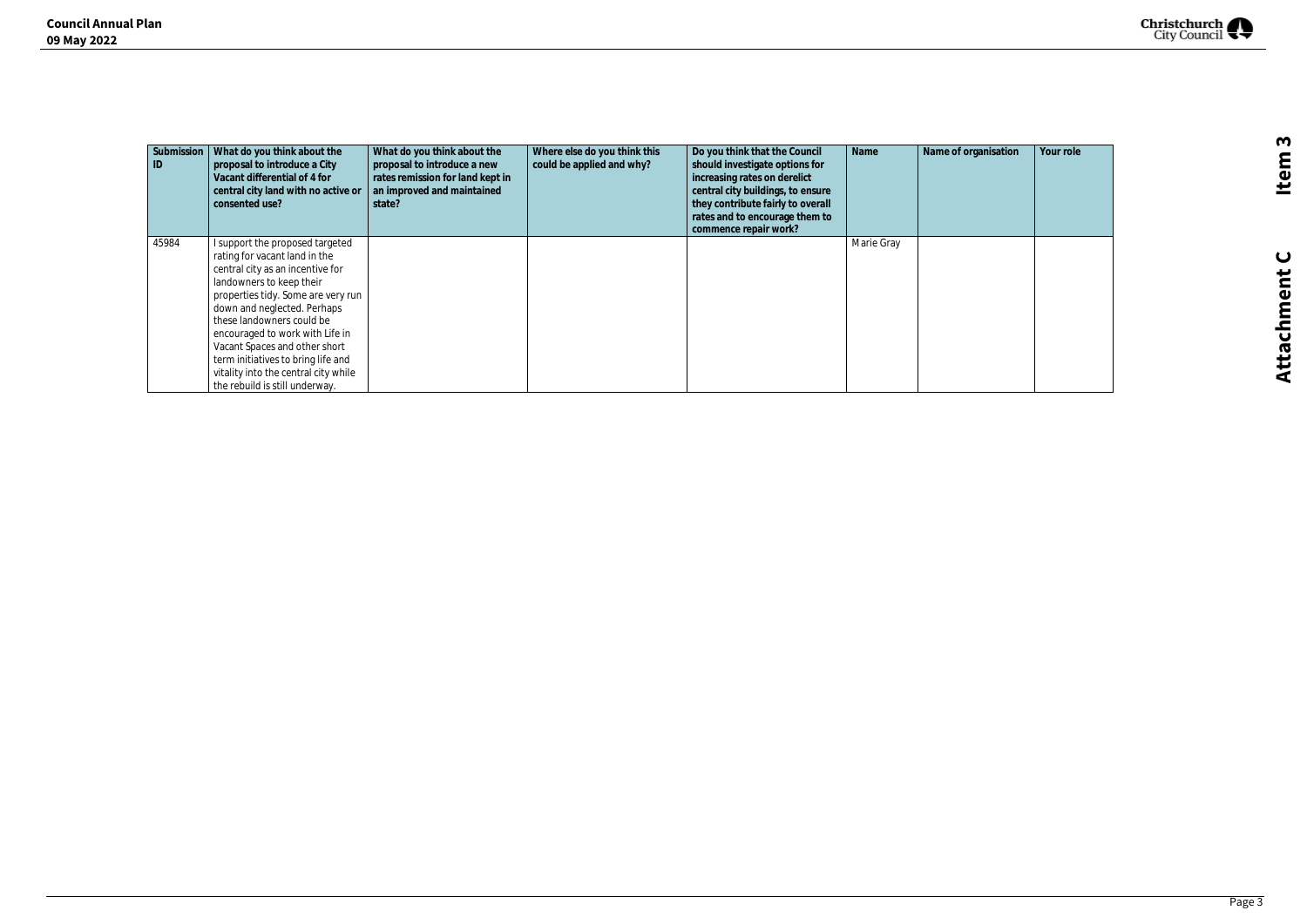| Submission<br> D | Do you support<br>the proposed<br>changes? | Comments - Please be as specific as possible to help us understand your views                                                                                                                                                                                                                                                                                                                                                                                                                                                                                                                                                                                                | Yes, I would<br>like to speak<br>to the<br><b>Hearings</b><br>Panel about<br>my<br>submission | Name                | Name of<br>organisation              | Your role |
|------------------|--------------------------------------------|------------------------------------------------------------------------------------------------------------------------------------------------------------------------------------------------------------------------------------------------------------------------------------------------------------------------------------------------------------------------------------------------------------------------------------------------------------------------------------------------------------------------------------------------------------------------------------------------------------------------------------------------------------------------------|-----------------------------------------------------------------------------------------------|---------------------|--------------------------------------|-----------|
| 45918            | No                                         | Because it is only a partial solution, is not fairy, it is inconsistent with the Council's stated policy objectives, and the reasons for<br>excluding the red bins and waste disposal costs do not stack up. See attached submission.                                                                                                                                                                                                                                                                                                                                                                                                                                        | Yes                                                                                           | <b>Richard Ball</b> | Atlas Quarter Body<br>Corporate Inc. | Chairman  |
| 45907            | No                                         | I oppose requiring owners who opt out of kerbside collection to still pay for red bins via their general rate. This is unfair. The only<br>workable options are:<br>1. A targeted rate for red bins based on capital value, charged only to owners who use the kerbside collection service.                                                                                                                                                                                                                                                                                                                                                                                  | Yes                                                                                           | Mark Darbyshire     |                                      |           |
|                  |                                            | 2. A red bin rebate for owners who have opted out of kerbside collection.                                                                                                                                                                                                                                                                                                                                                                                                                                                                                                                                                                                                    |                                                                                               |                     |                                      |           |
|                  |                                            | 3. Provide communal bins to large residential developments so they don't need to pay for private rubbish collection services.                                                                                                                                                                                                                                                                                                                                                                                                                                                                                                                                                |                                                                                               |                     |                                      |           |
|                  |                                            | All 3 options are fair, and avoid redistribution of rates from higher-value properties to lower-value properties. Options 1 and 2<br>provide much-needed transparency around the cost of rubbish collection.                                                                                                                                                                                                                                                                                                                                                                                                                                                                 |                                                                                               |                     |                                      |           |
|                  |                                            | Notwithstanding the above, I support removing the Waste Minimisation Targeted Rate for those who have opted out of kerbside<br>collection.                                                                                                                                                                                                                                                                                                                                                                                                                                                                                                                                   |                                                                                               |                     |                                      |           |
|                  |                                            | Fletcher Living first raised these issues with Council in 2015. That a comprehensive solution has still not been designed in 2022 is<br>unacceptable. We need a mechanism that promotes inner-city living and eliminates all double-charging on household waste. Now<br>is not the time for a long-delayed interim measure. Now is the time for a comprehensive solution. Residents of Atlas Quarter have<br>been unfairly double-charged for their rubbish for almost four years, costing each resident many hundreds of dollars.                                                                                                                                           |                                                                                               |                     |                                      |           |
|                  |                                            | Please note that as an inner-city resident without a carpark the EcoDrop recycling centres are completely inaccessible to me. If I am<br>to pay for these then I would expect the EcoDrop service to include a scaled-down inner-city recycling centre to reduce the number<br>of household appliances and furnishings going to landfill.                                                                                                                                                                                                                                                                                                                                    |                                                                                               |                     |                                      |           |
|                  |                                            | As the new chair of the Atlas Quarter body corporate, and as a long-standing committee member responsible for our waste<br>minimisation comms, I am concerned about the requirement to "complete a waste management plan". My role is completely<br>voluntary and takes up a lot of my time. My role has been hard enough, with no support from Council or Envirowaste in my efforts<br>to promote correct use of our bins. The extra burden to develop a waste minimisation plan seems disproportionate. All that is<br>required is proof that we have the correct bins, and support from Envirowaste or Council to provide effective educational posters<br>and pamphlets. |                                                                                               |                     |                                      |           |
| 45878            | No                                         |                                                                                                                                                                                                                                                                                                                                                                                                                                                                                                                                                                                                                                                                              | Yes                                                                                           | Alan Steel          |                                      |           |
| 45867            | No                                         | I wish to be heard at the hearings.<br>I oppose the proposal because:<br>1. It is only a partial solution to the issue. Developments such as the Atlas Quarter would still pay for the red bins. It should include<br>all three bins.                                                                                                                                                                                                                                                                                                                                                                                                                                        | Yes                                                                                           | Tim Jamieson        |                                      |           |
|                  |                                            | 2. The Proposal contradicts the Councils own policy objectives. It does not promote waste reduction and it does not align with<br>central city revitalisation.                                                                                                                                                                                                                                                                                                                                                                                                                                                                                                               |                                                                                               |                     |                                      |           |

| <b>Christchurch</b><br>City Council |  |
|-------------------------------------|--|
|                                     |  |

Item<sub>3</sub> **Attachment C Item 3** Attachment C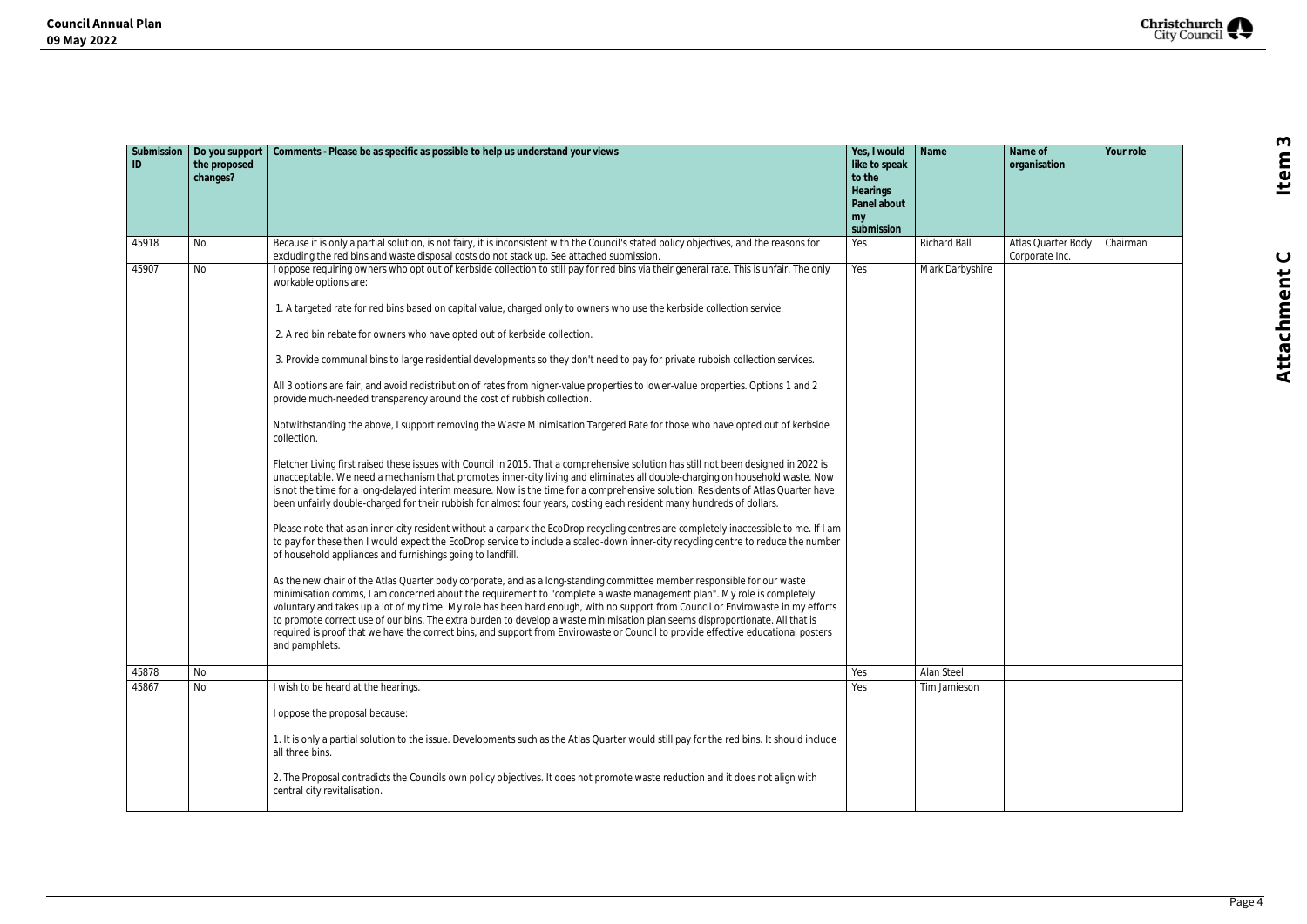| Submission<br>ID | Do you support<br>the proposed<br>changes? | Comments - Please be as specific as possible to help us understand your views                                                                                                                                                                                     | Yes, I would<br>like to speak<br>to the<br><b>Hearings</b><br>Panel about<br>my<br>submission | Name            | Name of<br>organisation | Your role          |
|------------------|--------------------------------------------|-------------------------------------------------------------------------------------------------------------------------------------------------------------------------------------------------------------------------------------------------------------------|-----------------------------------------------------------------------------------------------|-----------------|-------------------------|--------------------|
|                  |                                            | 3. The proposal is not transparent. The Council has not provided any information on how much we pay in general rates for rubbish<br>collection.                                                                                                                   |                                                                                               |                 |                         |                    |
|                  |                                            | 4. The reasons given for not providing a full refund do not stack up. The Council says that it would be unfair for low income<br>households to include the red bins in the Targeted Rate but that reasoning does not apply to the yellow and green bins. Why not? |                                                                                               |                 |                         |                    |
|                  |                                            | 5. There are ways that the Council could give a full refund and meet their objectives.                                                                                                                                                                            |                                                                                               |                 |                         |                    |
|                  |                                            | If the Council is unable to change the proposal, then implement the opt out and direct staff to develop a solution that is fair,<br>transparent and aligns with the Council's policy objectives for inclusion in the next Annual Plan.                            |                                                                                               |                 |                         |                    |
| 45864            | No                                         |                                                                                                                                                                                                                                                                   | Yes                                                                                           | Deborah Bowker  |                         | Apartment<br>Owner |
| 45848            | <b>No</b>                                  | I oppose the proposal because:                                                                                                                                                                                                                                    | Yes                                                                                           | Clair Higginson |                         |                    |
|                  |                                            | 1. It is only a partial solution to the issue. Developments such as the Atlas Quarter would still pay for the red bins. It should include<br>all three bins.                                                                                                      |                                                                                               |                 |                         |                    |
|                  |                                            | 2. The Proposal contradicts the Councils own policy objectives. It does not promote waste reduction and it does not align with<br>central city revitalisation.                                                                                                    |                                                                                               |                 |                         |                    |
|                  |                                            | 3. The proposal is not transparent. The Council has not provided any information on how much we pay in general rates for rubbish<br>collection.                                                                                                                   |                                                                                               |                 |                         |                    |
|                  |                                            | 4. The reasons given for not providing a full refund do not stack up. The Council says that it would be unfair for low income<br>households to include the red bins in the Targeted Rate but that reasoning does not apply to the yellow and green bins. Why not? |                                                                                               |                 |                         |                    |
|                  |                                            | 5. There are ways that the Council could give a full refund and meet their objectives.                                                                                                                                                                            |                                                                                               |                 |                         |                    |
|                  |                                            | If the Council is unable to change the proposal, then implement the opt out and direct staff to develop a solution that is fair,<br>transparent and aligns with the Council's policy objectives for inclusion in the next Annual Plan.                            |                                                                                               |                 |                         |                    |
| 45845            | <b>No</b>                                  | I oppose the proposal because:                                                                                                                                                                                                                                    | Yes                                                                                           | Gillian Gray    |                         |                    |
|                  |                                            | 1. It is only a partial solution to the issue. Developments such as the Atlas Quarter would still pay for the red bins. It should include<br>all three bins.                                                                                                      |                                                                                               |                 |                         |                    |
|                  |                                            | 2. The Proposal contradicts the Councils own policy objectives. It does not promote waste reduction and it does not align with<br>central city revitalisation.                                                                                                    |                                                                                               |                 |                         |                    |
|                  |                                            | 3. The proposal is not transparent. The Council has not provided any information on how much we pay in general rates for rubbish<br>collection.                                                                                                                   |                                                                                               |                 |                         |                    |
|                  |                                            | 4. The reasons given for not providing a full refund do not stack up. The Council says that it would be unfair for low income<br>households to include the red bins in the Targeted Rate but that reasoning does not apply to the yellow and green bins. Why not? |                                                                                               |                 |                         |                    |

| Christchurch<br>City Council |  |
|------------------------------|--|
|                              |  |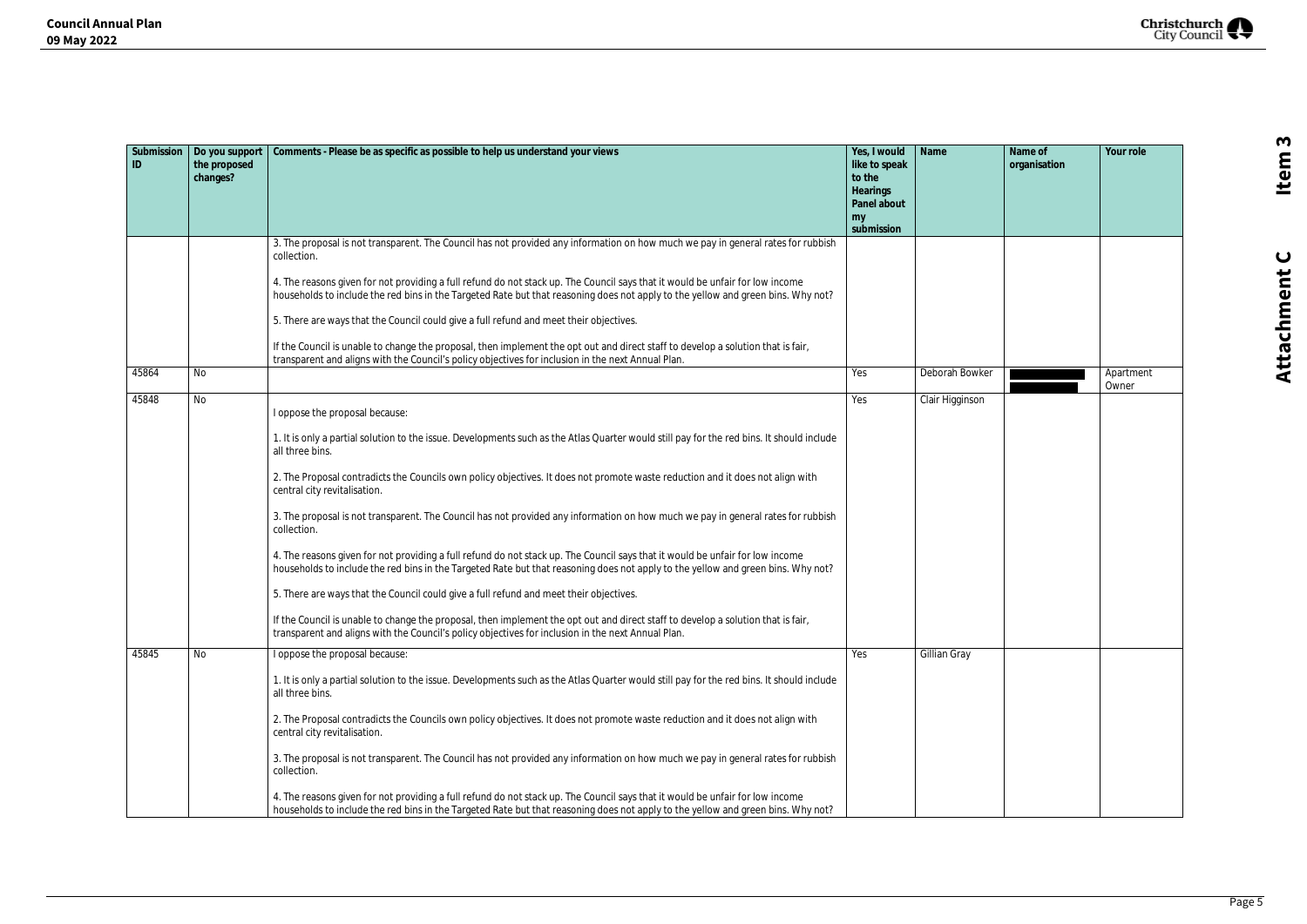Page 6



| Submission<br>$\overline{1}$ | Do you support<br>the proposed<br>changes? | Comments - Please be as specific as possible to help us understand your views                                                                                                                                                                                                                                                                                                                                                                                                                                                                                                                                                                                                                                                | Yes, I would<br>like to speak<br>to the<br><b>Hearings</b><br>Panel about<br>my<br>submission | Name                  | Name of<br>organisation | Your role |
|------------------------------|--------------------------------------------|------------------------------------------------------------------------------------------------------------------------------------------------------------------------------------------------------------------------------------------------------------------------------------------------------------------------------------------------------------------------------------------------------------------------------------------------------------------------------------------------------------------------------------------------------------------------------------------------------------------------------------------------------------------------------------------------------------------------------|-----------------------------------------------------------------------------------------------|-----------------------|-------------------------|-----------|
|                              |                                            | 5. There are ways that the Council could give a full refund and meet their objectives.<br>If the Council is unable to change the proposal, then implement the opt out and direct staff to develop a solution that is fair,<br>transparent and aligns with the Council's policy objectives for inclusion in the next Annual Plan.                                                                                                                                                                                                                                                                                                                                                                                             |                                                                                               |                       |                         |           |
| 45519                        | No                                         | At the moment, we pay twice for the waste, including the red bins, there is no reason why we should pay the council for a service<br>that it does not provide.<br>This system penalizes residents who live in higher density developments like ours. The Council says it wants to encourage living in<br>the Central City but is making us pay twice for waste.<br>In reality, we are subsidizing red bin rubbish collection for the rest of the City when the Council says it wants to reduce<br>red bin waste. Why would you subsidies something you want less of?<br>It is neither fair nor transparent. To date the Council has been unable to tell us how much we are paying through<br>general rates for the red bins. | Yes                                                                                           | Eleonore<br>Dumaine   |                         |           |
| 45504                        | No                                         | I would like to discuss why we want to opt out of all 3 bins. We do NOT want to continue paying for red bins!                                                                                                                                                                                                                                                                                                                                                                                                                                                                                                                                                                                                                | Yes                                                                                           | <b>Kirsty Stewart</b> |                         |           |

Item<sub>3</sub> **Attachment C Item 3** Attachment C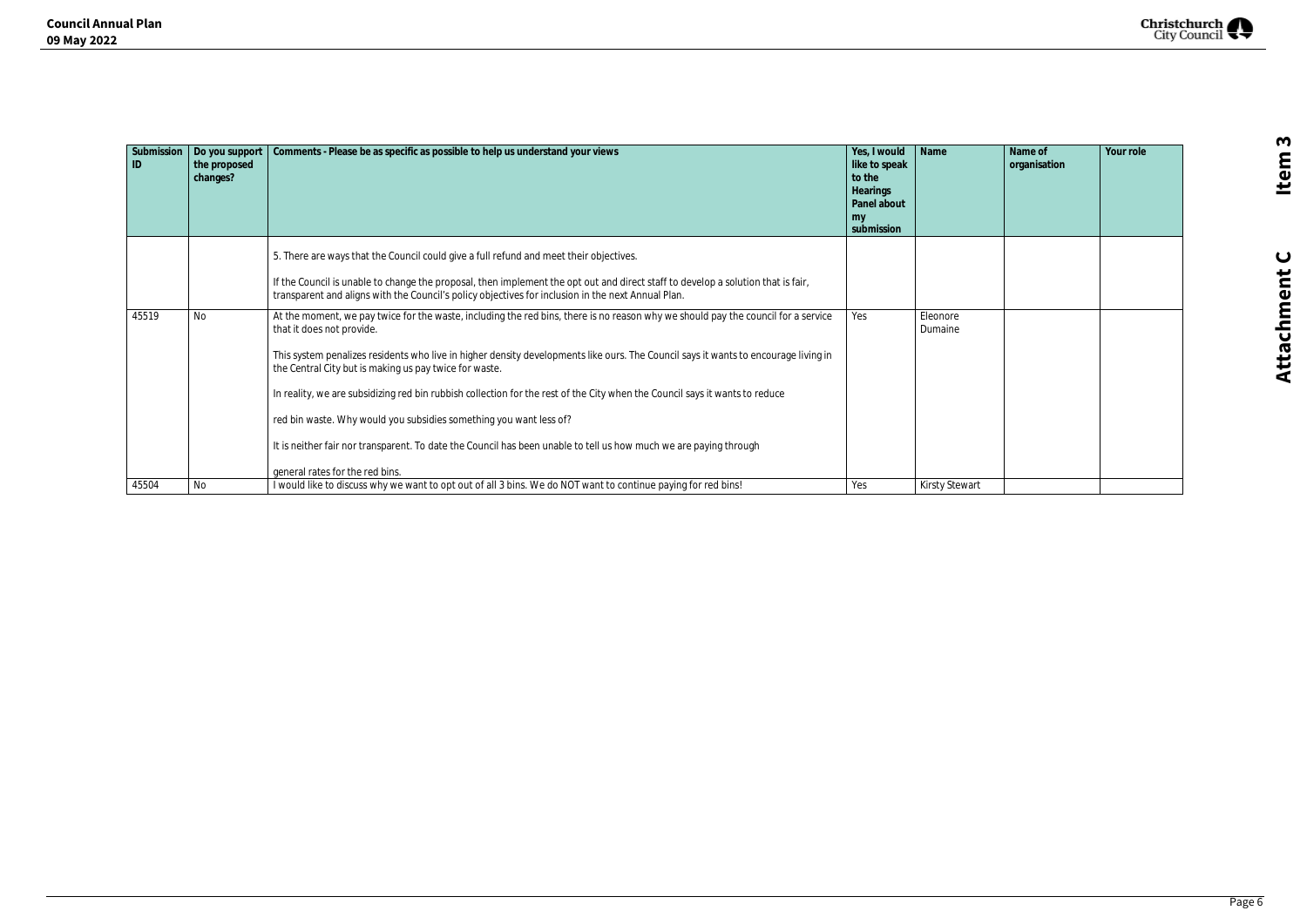## **Submission on Council's Annual Plan proposal to opt-out of the Waste Minimisation Targeted Rate**

From:



I wish to be heard at the hearings.

I oppose the proposal because:

- 1. It is only a partial solution to the issue. Developments such as the Atlas Quarter would still pay for the red bins. It should include all three bins.
- 2. The Proposal contradicts the Councils own policy objectives. It does not promote waste reduction and it does not align with central city revitalisation.
- 3. The proposal is not transparent. The Council has not provided any information on how much we pay in general rates for rubbish collection.
- 4. The reasons given for not providing a full refund do not stack up. The Council says that it would be unfair for low income households to include the red bins in the Targeted Rate but that reasoning does not apply to the yellow and green bins. Why not?
- 5. There are ways that the Council could give a full refund and meet their objectives.

If the Council is unable to change the proposal, then implement the opt out and direct staff to develop a solution that is fair, transparent and aligns with the Council's policy objectives for inclusion in the next Annual Plan.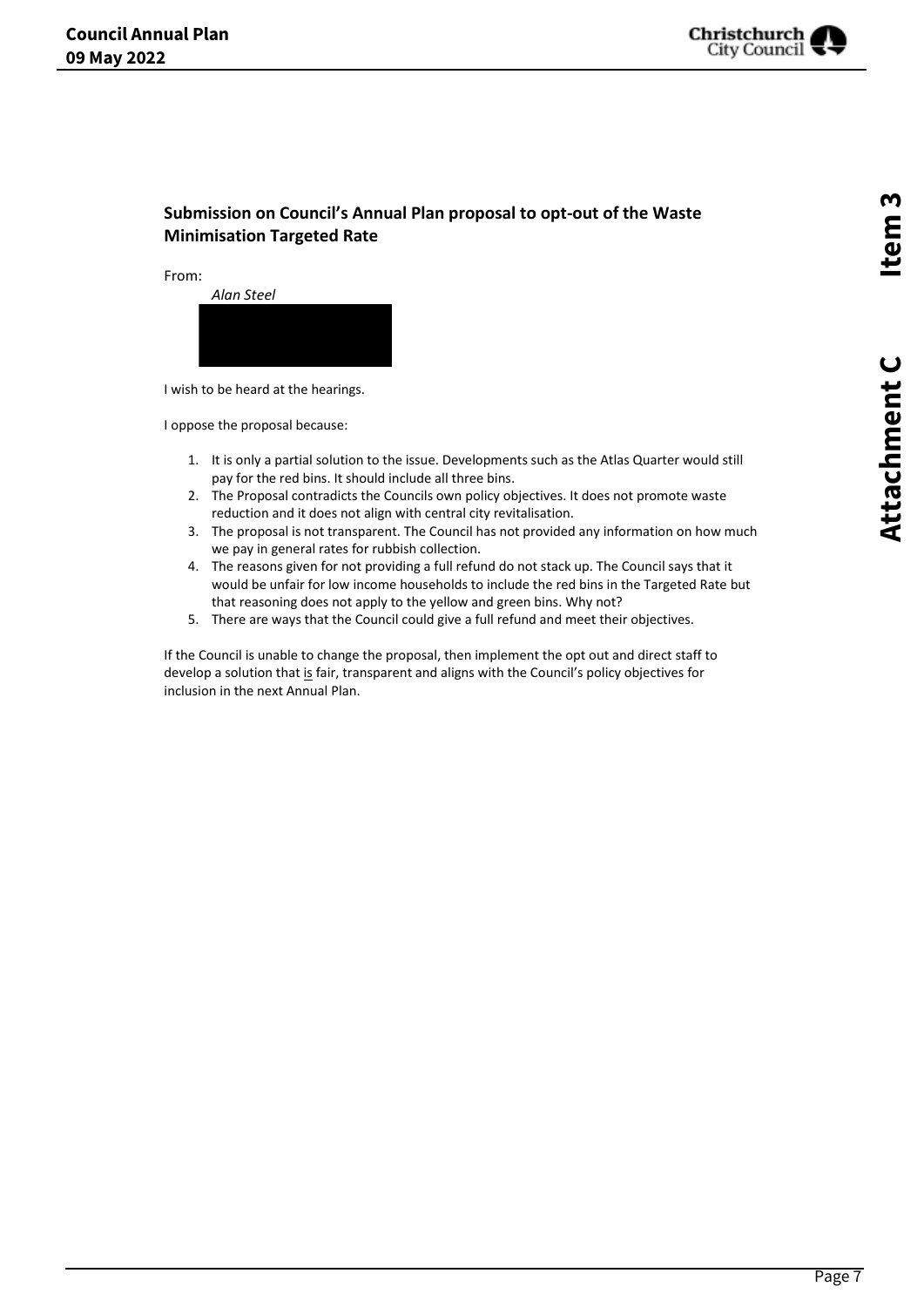## **Submission on Christchurch City Council's Annual Plan proposal to opt-out of the Waste Minimisation Targeted Rate**

10 April 2022

From: **Atlas Quarter Body Corp inc.**

c/o Richard Ball



We wish to be heard at the hearings.

#### **Summary**

We oppose the proposal because:

- 1. It is only a partial solution to the issue. Developments such as the Atlas Quarter would still pay for the red bins. It should include all three bins.
- 2. The Proposal contradicts the Councils own policy objectives. It does not promote waste reduction and it does not align with central city revitalisation.
- 3. The proposal is not transparent or fair. Council staff have not provided information on how much we pay in general rates for rubbish collection (despite being asked three times over the last 2 years).
- 4. The reasons given for not providing a full refund do not stack up. The Council says that it would be unfair for low-income households if red bin costs were included in the Targeted Rate, but the same reasoning is not being applied to the yellow and green bins. Why not?
- 5. There are ways that the Council could give a full refund and meet their objectives which do not appear to have been considered.

We request that the Council amends its proposal to include the costs of the red bins and relevant waste disposal costs.

If the Council is unable to change the proposal, then we ask that the existing opt out proposal is adopted and that the Council direct staff to develop a solution that is fair, transparent and aligns with the Council's policy objectives for inclusion in the next Annual Plan.

#### **Context**

The Atlas Quarter is a 113 unit development in Welles Street, Central Christchurch. For practical reasons we are unable to use the Council's three bin system and have to arrange for private collection of all waste. This includes all the same waste streams as the Council provides.

Since opening in 2018, we estimate that Atlas Quarter owners have paid around \$160,000 for kerbside waste collection (\$40,000 per year). We don't know exactly how much because the Council can't tell us – despite my requesting this information on three separate occasions over the last 2 years. The same issue affects many other multi-unit developments like ours.